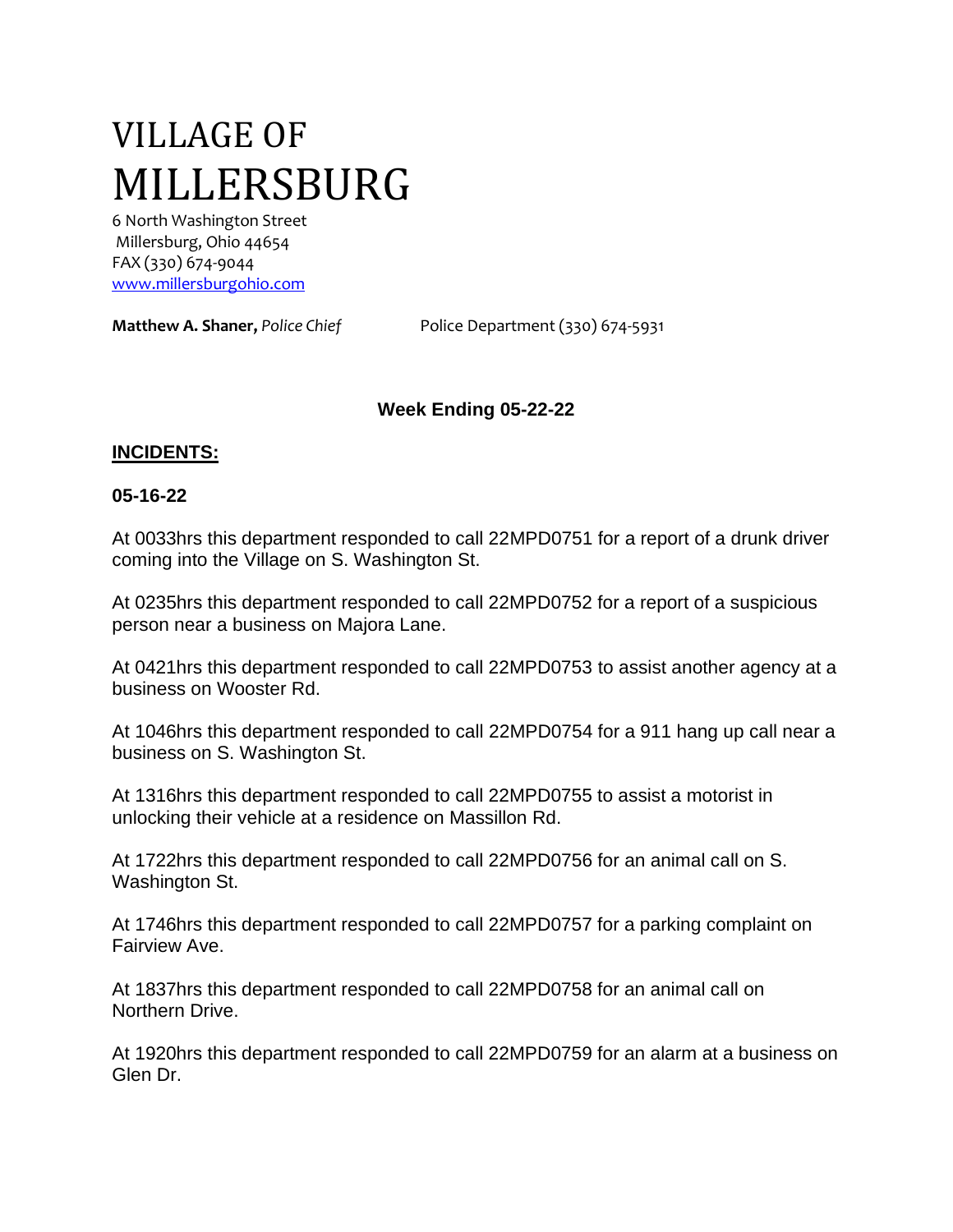At 2009hrs this department responded to call 22MPD0760 for an alarm at a business on Glen Dr.

At 2035hrs this department responded to call 22MPD0761 for a report of a suspicious person on Glen Dr.

At 2154hrs this department responded to call 22MPD0762 for a report of a suspicious person on E. Adams St.

At 2209hrs this department responded to call 22MPD0763 for a report of trespassing on Lakeview Dr.

At 2358hrs this department responded to call 22MPD0764 for an alarm at a business on Glen Dr.

## **05-17-22**

At 0653hrs this department responded to call 22MPD0765 to assist a motorist on N Clay St.

At 1909hrs this department responded to call 22MPD0766 for a reckless driver on Lakeview Dr.

## **05-18-22**

At 0505hrs this department responded to call 22MPD0767 for a report of a 911 hang up at a residence on S. Washington St.

At 1437hrs this department responded to call 22MPD0770 for a funeral escort on Sr.39 through town.

At 1643hrs this department responded to call 22MPD0771 for a report of petty theft at a residence on Lakeview Dr.

At 1648hrs this department responded to call 22MPD0772 for a report of a disturbance at a residence on W. Jackson St.

At 1739hrs this department responded to call 22MPD0773 for a report of threating calls at a residence on W. Jackson St.

At 1854hrs this department responded to call 22MPD0774 for a report of a lockout at a residence on Lakeview Dr.

## **05-19-22**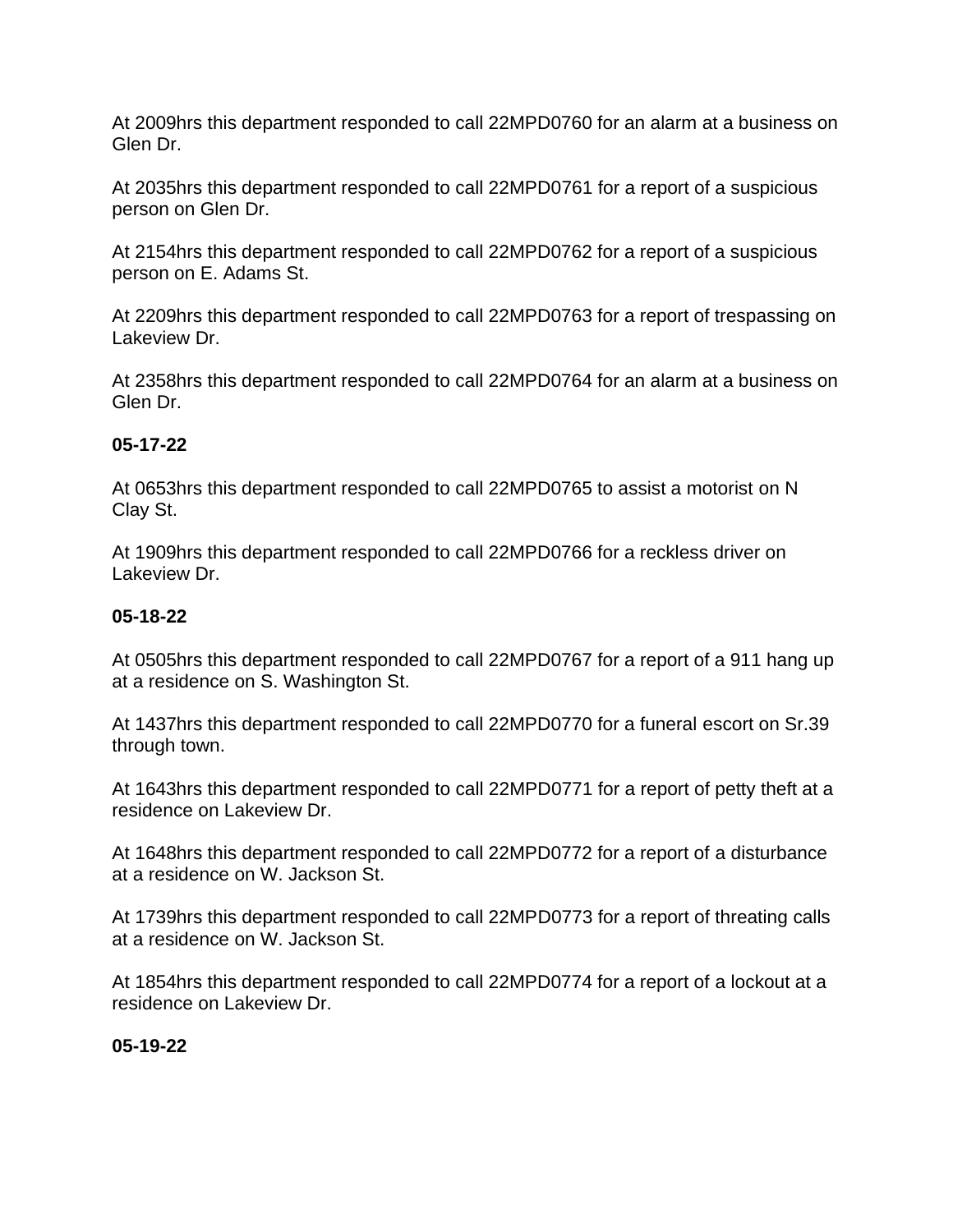At 1109hrs this department responded to call 22MPD0775 for a welfare check on Lakeview Dr.

At 1434hrs this department responded to call 22MPD0776 for a report of trespassing on S. Washington St.

At 1613hrs this department responded to call 22MPD0777 for a report of a reckless driver on S. Washington St.

At 1659hrs this department responded to call 22MPD0779 for a report of a business alarm at a business on Parkview Dr.

At 1822hrs this department responded to call 22MPD0780 for a report of a disturbance at a residence on N Crawford St.

At 1947hrs this department responded to call 22MPD0781 for a report of lockout at a residence on Massillon Rd.

At 1955hrs this department responded to call 22MPD0782 for a report of a disturbance at a business on S Washington St.

At 2113hrs this department responded to call 22MPD0783 for a report of a reckless driver on Sr. 83.

At 2239hrs this department responded to call 22MPD0784 for a report of menacing on N. Crawford St.

#### **05-20-22**

At 0813hrs this department responded to call 22MPD0785 to assist Holmes County Fire District #1 on W. Jackson St.

At 1151hrs this department responded to call 22MPD0786 for a theft from a business on S. Washington St.

At 1923hrs this department responded to call 22MPD0787 for a animal at a business on E. Jackson St.

At 2020hrs this department responded to call 22MPD0788 for a lockout on Wooster Rd.

At 1622hrs this department responded to call 22MPD0789 for a report of petty theft at a business on W. Jackson St.

At 1845hrs this department responded to call 22MPD0790 for a report of a suspicious person at a residence on Lakeview Dr.